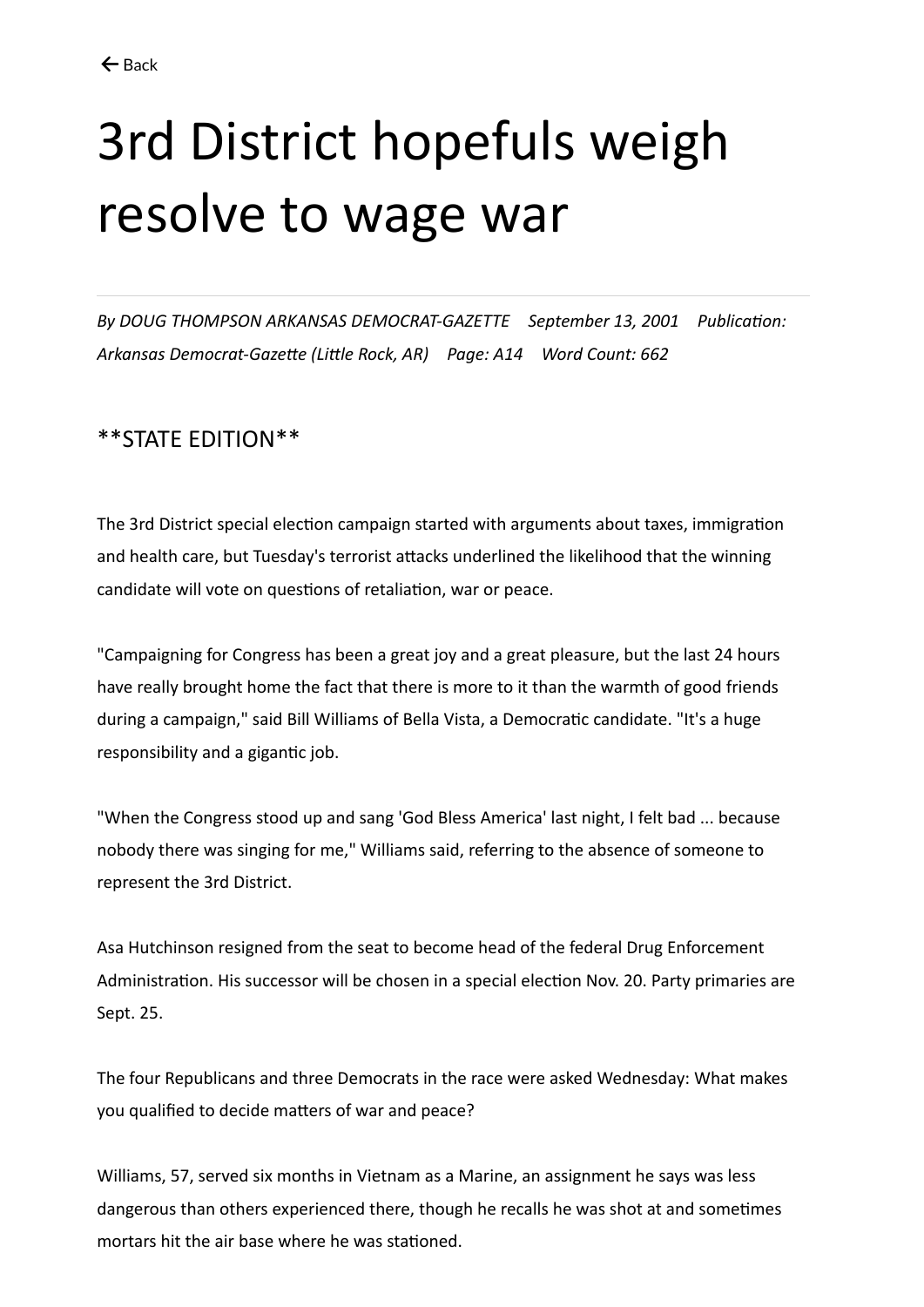"Having been to war, I understand both the destruction and the necessity of it," he said. "I wouldn't shirk from that duty if it came to that in Congress, but I would only pursue it when every other option had failed."

Republican John Boozman of Rogers, an optometrist, said his experiences and the seriousness with which he would approach the task were his chief qualifications for making decisions on such issues. He would seek out all the information and other views on such a question, he said.

Boozman said he had no objection in principle to voting to support a declaration of war "if all the facts were in and if I concluded that it was in the best interest of the United States."

Brad Cates of West Fork, an attorney and former U.S. Justice Department official, said deciding to wage war "is a decision no person would ever take lightly, but under the right circumstances, of course I would vote for it."

He said his Justice Department experience in the Reagan and Bush administrations and his travels and business activities in foreign countries qualify him to decide issues of war, peace and foreign relations.

Former state Rep. Jim Hendren, R-Sulphur Springs, a former U.S. Air Force fighter pilot who did not see combat, said two of his close friends and six Marines were killed in a helicopter crash during training in Alaska. "I'm qualified because I know what we'd be asking, and I know that the people we ask will do it, whatever it is," he said.

State Rep. Jo Carson, D-Fort Smith, whose father made a career of the Army and whose brother is a Marine major, said she has "never shown in my legislative or professional life that I would ever shirk from a fight."

Carson is an attorney, former public defender specializing in cases involving young defendants, and a two-term state legislator. She said she is an American Indian and that the culture honors warriors without glorifying war itself.

State Sen. Gunner DeLay, R-Fort Smith, said he was the only candidate in the race who has emphasized "border security" since the race began.